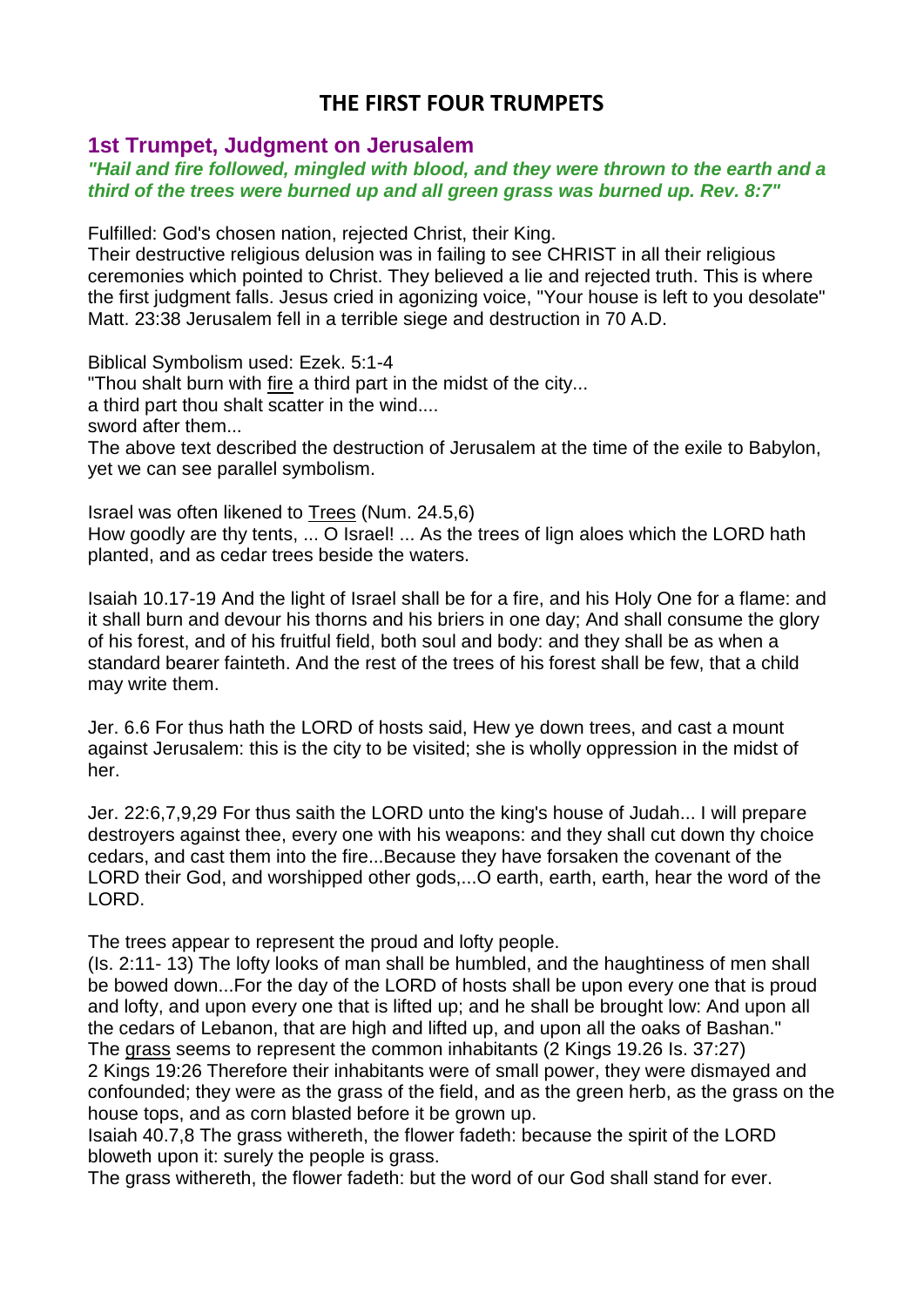Hail has the general meaning of a weapon God uses to meet out judgment against false religion.

(Isa 28:17) "Hail will sweep away your refuge of lies."

(Ezekiel 13:10-16) "They have seduced my people saying, Peace and there was no peace...they built up a wall...hailstones shall fall and a storm wind shall rend it...great hailstones will consume it....the prophets of Israel which prophesy concerning Jerusalem of peace for her, and there is no peace."

Haggai 2:17 "I smote you with...hail...yet you turned not to me says the Lord.

Not only were the trees and grass symbolic, but in a literal sense we find "All trees within fifteen kilometres of the city were cut down" by the Roman armies and used for crosses, attack equipment etc. The grass didn't fare much better as the Romans dug a trench all around the city and built a dirt wall all around the city as high as the actual walls of the city.

In scripture we read that Christ had brought Israel as a goodly vine out of Egypt (Ps. 80:8) He had planted it in a fruitful hill; pruning and tending it. But they did not bring forth fruit- they had despised and rejected God's calls-- now the destroying angel with sword uplifted stood over Jerusalem.

"Unhappy Jerusalem rent by internal dissensions, the blood of her children slain by one another's hands crimsoning her streets, while alien armies beat down her fortifications and slew her men of war...."(GC 29)

"It was the sight of Jerusalem that pierced the heart of Jesus; Jerusalem that had rejected the Son of God and scorned His love. He saw...what she might have been had she accepted Him who alone could heal her wound.....How can I give thee up? How can I see thee devoted to destruction." (DA 575-578)

The first trumpet sounds the warning of judgment on those who trust in legalism-in themselves-- for salvation.

The destruction of Jerusalem was a type of the destruction that will befall the whole earth. We see this in Matthew 24 where Jesus mingles the two events.

Christ saw in Jerusalem a symbol of the world hardened in unbelief and rebellion and hastening on to meet the retributive judgments of God. "The visitation of judgments upon Jerusalem is to have another fulfillment, of which that terrible desolation was but a faint shadow. In the fate of the chosen city we may behold the doom of a world that has rejected God's mercy and trampled upon His law."(See GC p. 36)

The first trumpet sounded its warning.

"We found there that [the Jewish Church] turned its back upon God, and joined itself to Caesar, in order to put Christ out of the way, and to execute their mind concerning Him. Then the LORD called out of that church and nation all who would obey Him, and who would serve Him, before the nation was destroyed, and He did that work by those few disciples that believed in Jesus when He ascended to heaven." A. T. Jones, 1893 General Conference Bulletin, page 51.

Its history stands as evidence that judgment will come. It also clearly shows that SALVATION is not to be found in Jerusalem.

## **Do not look to Jerusalem or any temple there for salvation. Look to Jesus, Who is our High Priest in the heavenly temple for salvation.**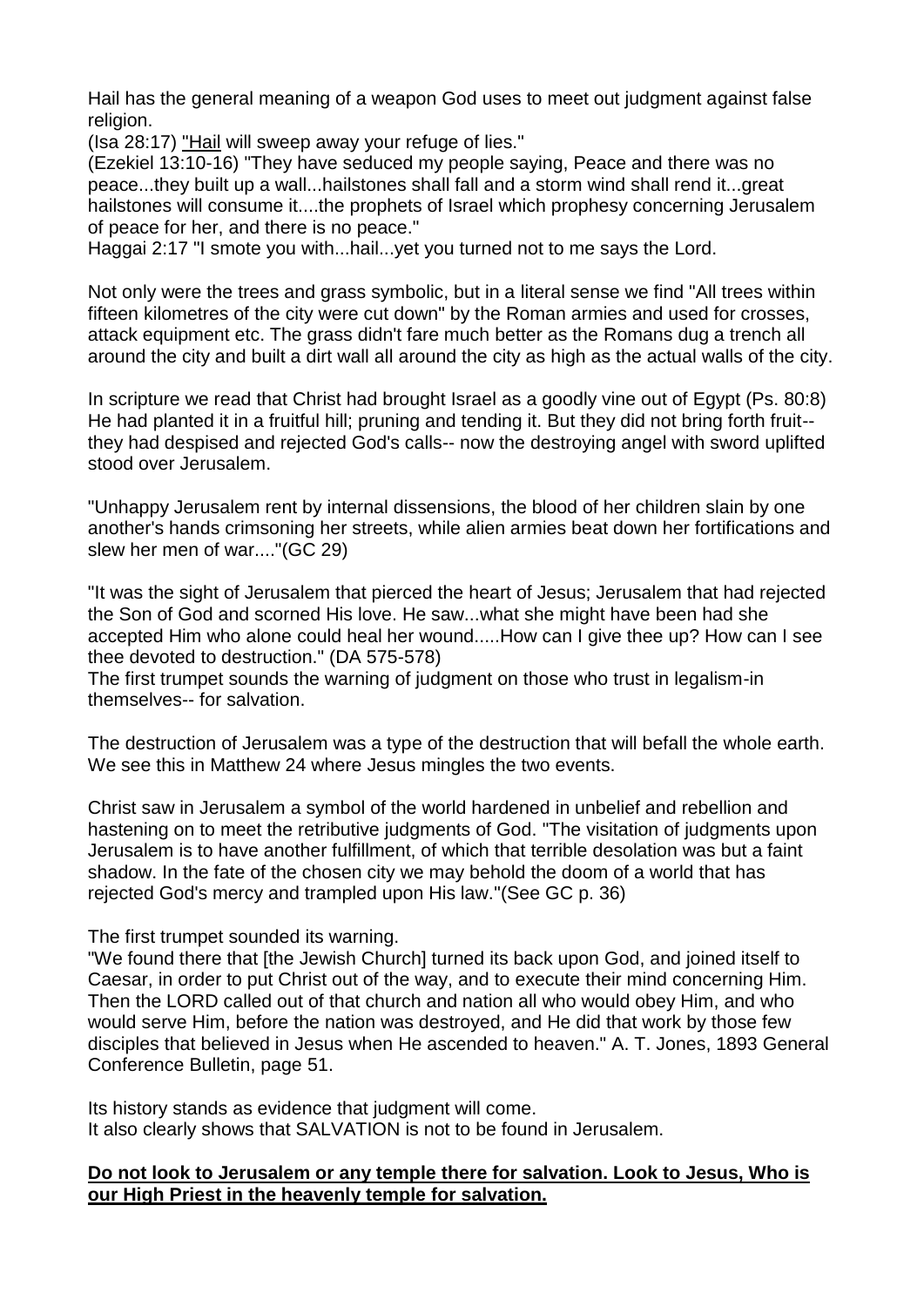## **2nd Trumpet, And the Fall of Rome**

*The second angel sounded and something like a great mountain burning with fire*  was thrown into the sea and a third of the sea became blood and a third of the living *creatures in the sea died and a third of the ships were destroyed.*

#### Fulfilled:

Announces the fall of Rome, that great empire that persecuted the Christians and later helped combine paganism with Christianity. In the first centuries of the Christian era, the chief agent of Satan in making war upon Christ and his people, was the Roman Empire. But then Rome makes a league with the Christians, and the emperors stand in very close connection with the church, calling church councils and making church decrees, as well as elevating the bishop of Rome as the leading bishop (pope) of the church. So now imperial Rome and the church are mingled in "spiritual adultery".

Mystic Babylon of Revelation is a harlot because she is "committing fornication with the kings of the earth". (See Rev. 17) This connection always results in the "persecution of the saints", and the corruption and fall of the church. Righteousness declines.

Once again judgment against this false spiritual establishment comes. Thus it is the Roman Empire which receives the next judgment.

Like a great burning mountain the mighty Roman empire fell as the barbaric tribes came in waves leaving blood shed and confusion in their wake.

Note that the century of disasters upon Rome (378-476) happened after Rome had professed to accept Christianity. Constantine, in 312, converted. He and his successors turned Rome into a Christian empire.

Yet, for the most part it was an illusion; the pagan worship styles being converted to Christianity as destructive religious delusions that simply brought paganism into the church. Again the judgment fell on professors who had the knowledge of Christ, but refused the life changing truths of the gospel. They were not authentic Christians. Indeed, history shows that the standards of public morality did not improve with the Christianizing of the empire.

Biblical symbolism used:

The "sea" in Biblical symbolism represents large centers of people -- nations.

Isaiah 17:13 "The nations shall rush like the rushing of many waters: but God shall rebuke them and they shall flee and be chased as the chaff of the mountains before the wind.

The "mountain" in symbolism represents a great nation.

#### Jeremiah 51:24,25

"I am against thee, O destroying mountain says the Lord, which destroyest all the earth: and I will stretch out my hand upon you and roll you down from the rocks and will make you a burnt mountain."

In Jeremiah 51, the immediate reference is to the oppressive kingdom of ancient Babylon which is compared to a "destroying mountain";, and which will be thrown down. Yet, in the New Testament times the term "Babylon" was used for Rome.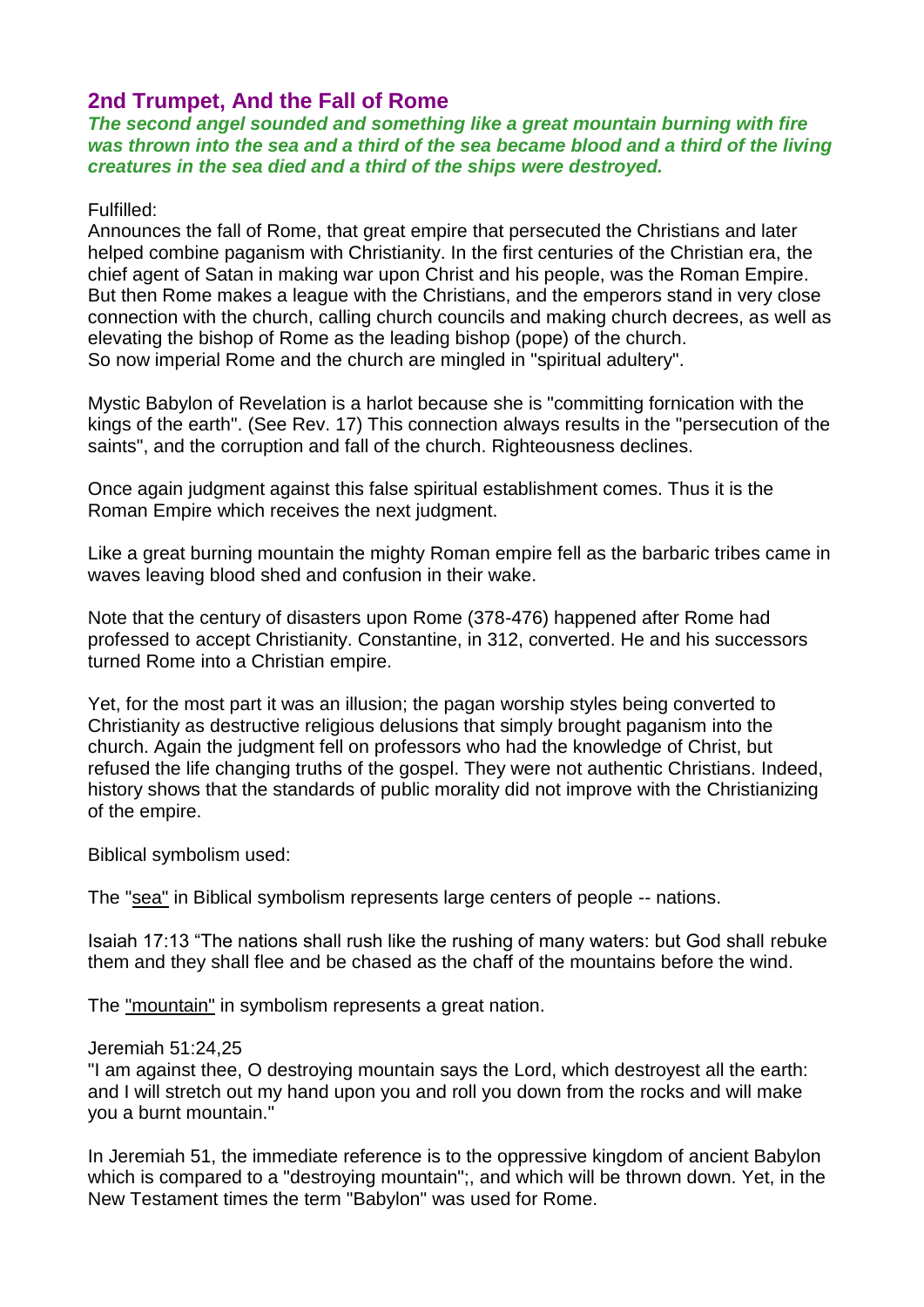Jeremiah 51:42 "The sea is come up upon Babylon; she is covered with the multitude of the waves thereof, her cities are desolation".

Jeremiah 51:49 As Babylon has caused the slain of Israel to fall, so at Babylon shall fall the slain.

\* Jeremiah 51:55 "Because the Lord spoiled Babylon and destroyed out of her the great voice; when her waves do roar like great waters, the spoiler came upon her."

\* Jeremiah 51:64 "Thus shall Babylon sink."

The parallels to the second trumpet are striking. A great mountain refering to a great empire (this time Rome) burning sinking into the sea.

Imperial Rome destroyed Jerusalem. Rome persecuted the Christians. Rome combined their paganism with Christianity Rome enforced the Roman Catholic religion on all her subjects. Rome elevated the Roman Bishop as the Pontifex Maximus But Imperial Rome received her judgment.

The "fish" of the sea, are individual people, the living "schools" of fish in the sea of humanity."

\* Ezekiel 29 4,5 "I will put hooks in your jaw and cause the fish of your rivers to stick to your scales….and I will leave thee and all the fish of your rivers , thou shalt fall upon the open field.

\*Jer. 16.16 "Behold, I will send for many fishers, says the LORD, and they shall fish them;"

The ships of the sea are a symbol of merchandize and wealth, trade and commerce.

\* Ez. 27:25-27 "Thy riches and thy fairs, thy merchandise, thy mariners and thy pilots….shall fall into the midst of the seas in the day of they ruin. Thus it is the Roman Empire which receives the second trumpet judgment.

Just like in Jeremiah 51 the one who destroyed Jerusalem is now facing her own judgment of destruction.

Like a great burning mountain the mighty Roman Empire fell as the barbaric tribes came in waves, like the waves of the sea, leaving bloodshed and confusion in their wake.

Remember that the century of disasters (378-476) happened after Rome had professed to accept Christianity. Again the judgment fell on professors who had the knowledge of Christ, but refused the life changing truths of the gospel. They were not authentic Christians. Indeed, history shows that the standards of public morality did not improve with the Christianizing of the empire.

Future issues:

**Do not look to any great nation for your salvation.**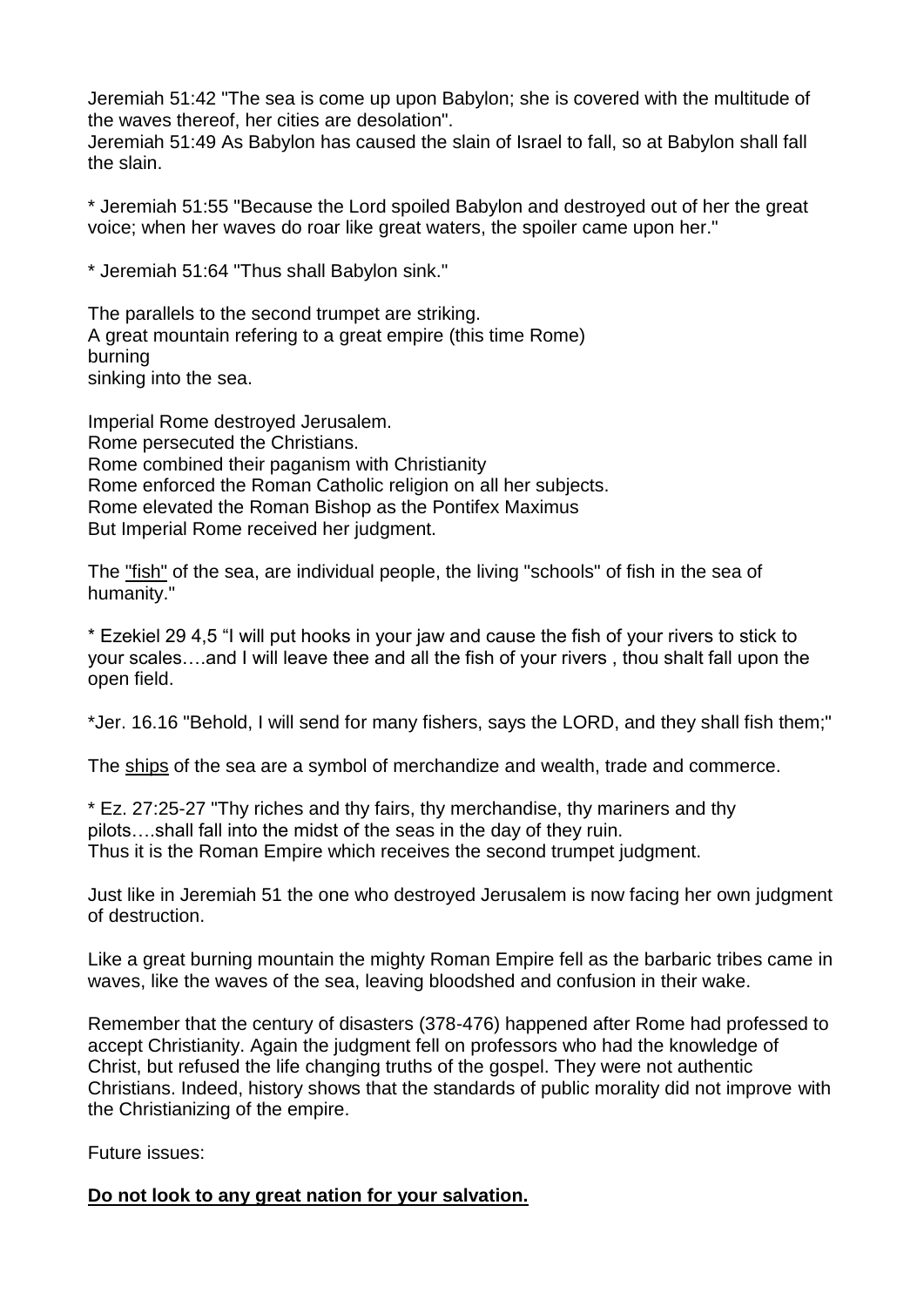Interesting parallels of Jeremiah 51's symbolic connections to the second trumpet now draw ones attention to Rev. 18-- for the similarities are rather striking. The merchants The mighty city Babylon, Sea trade A Mighty angel taking a huge stone and casting it into the sea, saying, thus with violence shall that great city Babylon be thrown down, and shall be found no more.

Rome too foreshadows a time when government will pass religious laws and "those who honor God's law are accused of bringing judgments upon the world, ...and Satan will excite to still greater intensity the spirit of hatred and persecution." (GC 614) But God will pour out judgment upon those who oppress His people.

## **THIRD TRUMPET, The Rise of Papacy**

The vast empire of Rome crumbled to pieces, and from its ruins rose that mighty power, the Roman Catholic Church. This church boasts of her infallibility and her hereditary religion, yet she received her seat from Rome and changed the living waters of the gospel into wormwood.

We are faced with another destructive religious delusion.

*A great star fell from heaven, blazing like a torch, and it fell on a third of the rivers*  and on the fountains of water. The name of the star is Wormwood. A third of the *waters became wormwood, and many men died of the water, because it was made bitter.*

**A great star fell** The fallen star is the power behind all these destructive religious delusions. There came a time when paganism in the Roman Empire fell before the advancing form of Christianity. As more and more power was transferred upon the pope we see that "the dragon had given to the beast 'his power, and his seat, and great authority.'" that is, Satan elevated to power and then began to work through the papal system, just as he had formerly worked through the Roman Empire.

Fulfillment: The rise of Papal Rome.

The rivers and fountains of water are symbolic of the "waters" of life which Christ offers to all who come to Him, if they partake of this "living water" they will never thirst, they will have eternal life. But the Papal system filled those waters with **"wormwood"** and made them bitter. Polluting the sweet waters of the gospel of truth and life, with wormwood doctrines that lead only to death. And many died of the poisoned doctrines. It is the wine of the wrath of her fornication.

The warning here is not so much for immediate physical destruction, but a warning against spiritual and eternal destruction. It's a warning that people need to seek out truth as for a priceless treasure and not simply follow the "accepted" modes of Christianity. For Satan, clothed in garments of Christianity and working through a Christian system, is offering poisoned water.

Biblical symbolism used: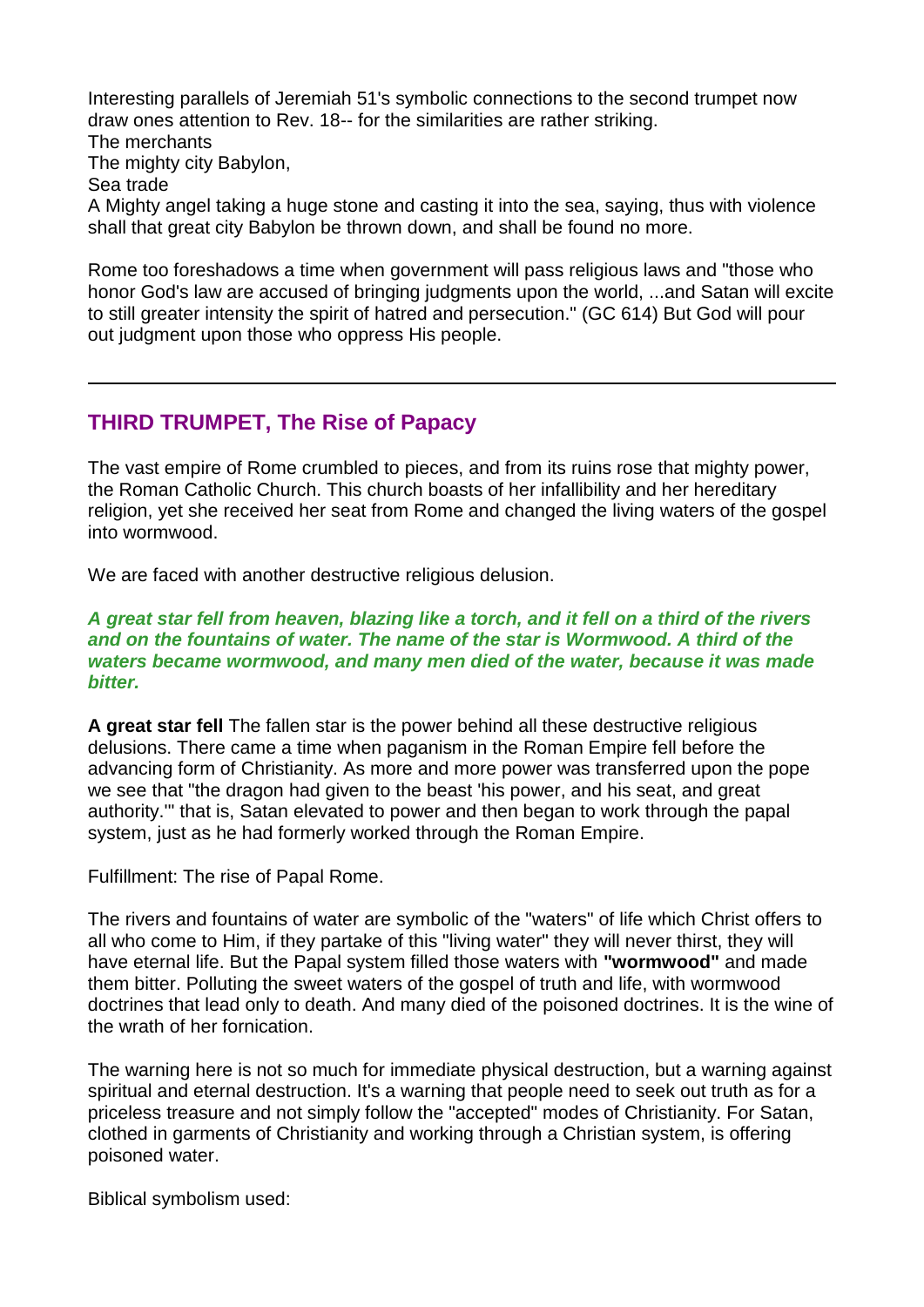The name of the star is **WORMWOOD:**

Deut 29:17-19,24-26 "We came through the nations which you passed by; and you have seen their abominations, and their idols, wood and stone, silver and gold, which were among them: Lest there should be among you man, or woman, or family, or tribe, whose heart turns away this day from the LORD our God, to go and serve the gods of these nations; lest there should be among you a root that bears gall and wormwood;… when he hears the words of this curse, that he bless himself in his heart, saying, I shall have peace, though I walk in the imagination of mine heart…

"Why has the LORD done thus unto this land? what is the meaning of the heat of this great anger?

Then men shall say, Because they have forsaken the covenant of the LORD God of their fathers, which he made with them when he brought them forth out of the land of Egypt: For they went and served other gods, and worshipped them, gods whom they knew not, and whom he had not given unto them:"

Jeremiah 9.13-16 And the LORD said, Because they have forsaken my which I set before them, and have not obeyed my voice, neither walked therein;

But have walked after the imagination of their own heart, and after Baalim, which their fathers taught them:

Therefore this said the LORD of hosts, the God of Israel; Behold, I will feed them, even this people, with wormwood, and give them water of gall to drink.

Jer. 23.14-17 I have also seen in the prophets of Jerusalem an horrible thing: they commit adultery, and walk in lies: they strengthen also the hands of evildoers, that none doth return from his wickedness: they are all of them unto me as Sodom, and the inhabitants thereof as Gomorrah.

Therefore is what the LORD of hosts says concerning the prophets; Behold, I will feed them with wormwood, and make them drink the water of gall: for from the prophets of Jerusalem is profaneness gone forth into all the land.

This says the LORD of hosts, Hearken not unto the words of the prophets that prophesy unto you: they make you vain: they speak a vision of their own heart, and not out of the mouth of the LORD.

They say still unto them that despise me, The LORD has said, You shall have peace; and they say unto every one that walks after the imagination of his own heart, No evil shall come upon you.

Amos 5.7 "Ye who turn judgment to wormwood and leave off righteousness in the earth, "

Wormwood is false doctrines and beliefs, Wormwood is turning away from truth and following other gods.

Compare with 2 Thess. 2:3-12 " comes a falling away…mystery of iniquity…exalts himself above all that is called God…because they receive not the love of truth God sends delusion, that they should believe a lie, damned who believe not the truth but had pleasure in unrighteousness."

The star from heaven burning as it were a lamp.

This is the false "religious system" of the false prophets and teachers we saw in the above verses, teaching the false doctrines; a religious leaders representing a Christian system, acting as "lamps" to guide the people.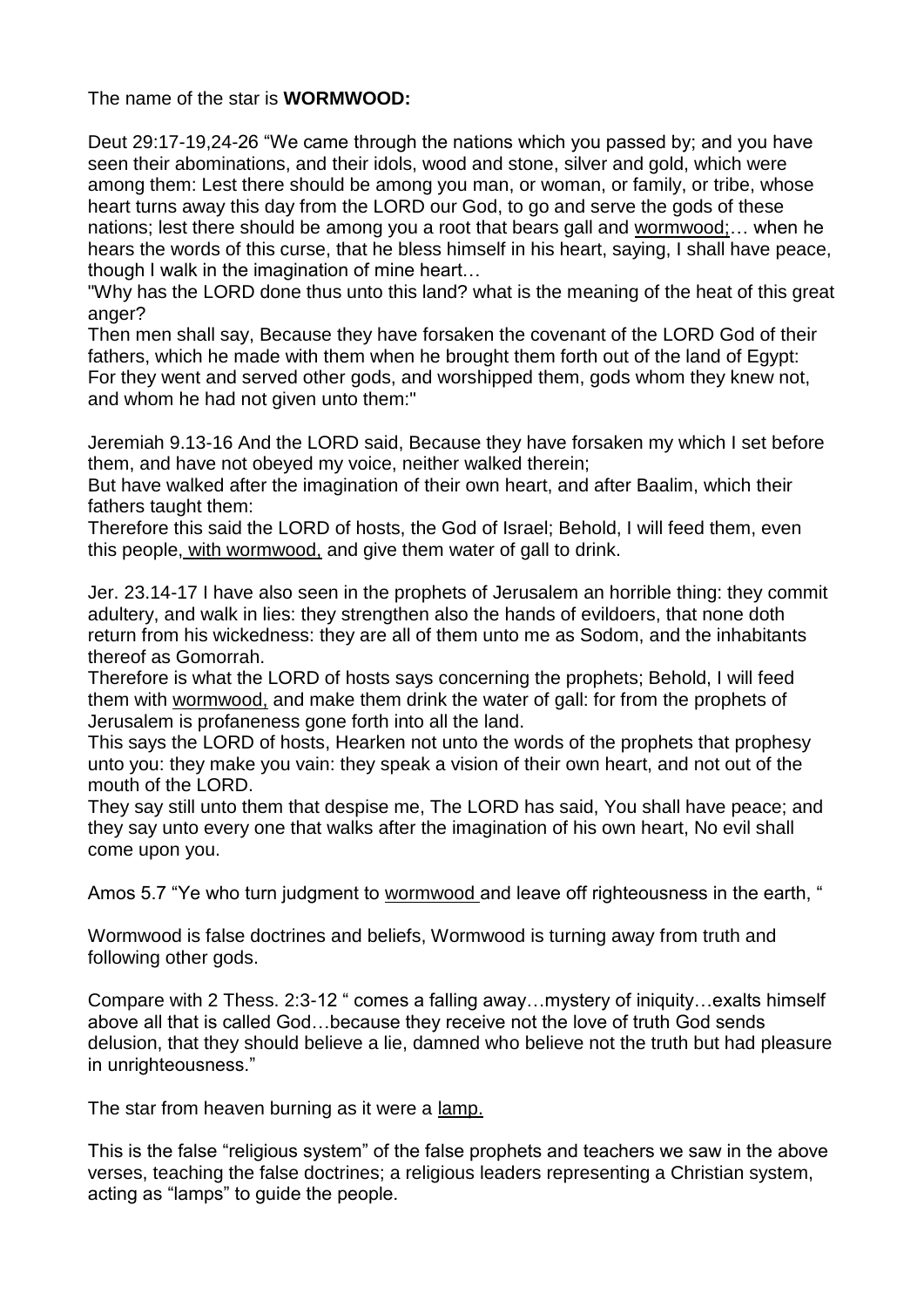Jude 1.4,13 For there are certain men crept in unawares, who were before of old ordained to this condemnation, ungodly men, turning the grace of our God into lasciviousness, and denying the only Lord God, and our Lord Jesus Christ….Raging waves of the sea, foaming out their own shame; wandering stars, to whom is reserved the blackness of darkness for ever.

Daniel shows the true stars.

Dan. 12.3 And they that be wise shall shine as the brightness of the firmament; and they that turn many to righteousness as the stars for ever and ever.

The Lamp

Pr. 6.23 For the commandment is a lamp; and the law is light;

Ps. 119.105 Thy word is a lamp unto my feet, and a light unto my path.

The star falling from heaven pretends to be THE LAMP, but it is a counterfeit religious system teaching false doctrines containing counterfeit commandments and counterfeit "light".

#### Fallen FROM HEAVEN

Rev. 14:8 "Fallen, Fallen, Babylon is fallen that great city, because she made all nations drink of the wine of the wrath of her fornication" (False doctrines)

The third trumpet— revealed Christianity's poisoned truth during the rise of the Papal system.

It parallels with the 3rd seal: the black horse, the weigh scales, the high prices for wheat, barley, depicting that people need to carefully weigh the evidence in order to find truth - truth is hard to find, there is a famine for the "bread of life".

What a warning this message contains— the papal system poisoned the truth of the covenants, the streams of living water. God calls us to "worship HIM that made heaven and earth and the sea and the fountains of waters." The Sabbath has a large part to play in this — the truths were brought forth, but most chose to continue to drink the wormwood water of bitter poison. "Babylon made all nations drink of the wine of the wrath of her fornication."(Rev. 14:8) And she and her followers will end up "drinking the wine of the wrath of God, poured out without mixture. (Rev. 14:8)

We must study the warnings of the trumpets past if we would know what the issues of the future are. If we do not understand the trumpet warnings of the past, we will BE SWEPT AWAY by the delusions that will sweep the religious world.

This foreshadows the woman of Revelation 17 with her cup of wine, drunk with the blood of saints; she too, will receive her judgment.

### Do not look for SALVATION in the Papal System.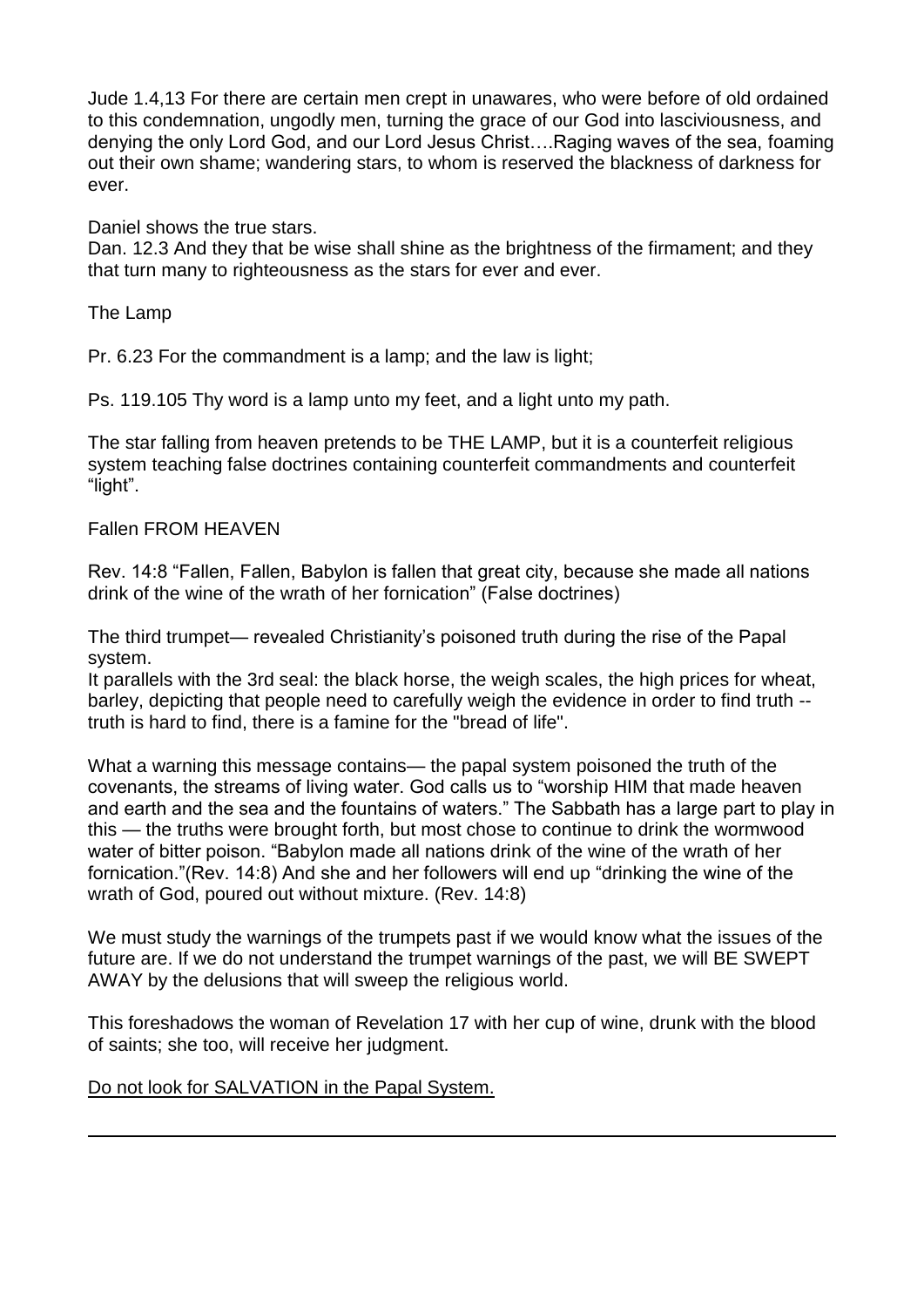# **The Fourth Trumpet, Papacy continued**

*The fourth angel blew his trumpet, and a third of the sun was struck, and a third of the moon, and a third of the stars, so that a third of their light was darkened; a third of the day was kept from shining, and likewise a third of the night. Rev. 8:12*

The obscuring of truth.

The third trumpet warned that the Christian church is taken over by the "fallen star". The living waters of salvation's truths were being turned into bitter, poisonous "wormwood".

The fourth trumpet warns of more destructive religious delusions. It parallels the fourth seal where we see the pale horse, death, hell -- The pale horse was an indication of still greater departure from the spirit of truth than the black one. Thousands put to death by the sword, by starvation, and by wild beasts; and worse than killing the body, many more suffered spiritual death because of the great darkness that hid the Word of Life.

Christ's heavenly ministry is obscured from the sight of the inhabitants of a large secection of the earth. This parallels Daniel 8 where the little horn reaches up to heaven and casts down stars and exalts himself as high as the Prince of the host and casts down the place of His sanctuary.

The key issue in both Daniel and Revelation is the sanctuary in heaven where Christ is ministering for our redemption. This sanctuary truth was obscured from the people and an earthly system put in its place.

The light of truth, the light of heaven, was darkened -- causing great darkness in a large area of the world. This is a graphic depiction of the "dark ages".

This time period is fully entered into with the establishment of the Holy Roman Empire in which the Pope fully disconnected with the eastern Emperor and crowned Charlemagne, Pepin's son, as the head of the whole Roman Empire. It meant the union of church and state; the union of the papacy with the empire for more than a thousand years. It meant that Charlemagne (and his successors) would wield his military might throughout Europe to spread the papal church.

"The Saxon wars of Charlemagne, which added almost the whole of Germany to his dominions (Remember Pepin and Charlemagne were originally rulers of the Franks) were avowedly religious wars... The declared object of his invasions, according to his biographer, was the extinction of heathenism; subjection to the Christian faith or extermination. Throughout the war Charlemagne endeavored to subdue the tribes as he went on by the terror of his arms and terrible indeed were those arms!" (Milman, History of Latin Christianity, Vol. 2 pp. 216, 220)

Europe was being brought more firmly under fist of the Catholic Union.

What is the symbolic meaning of LIGHT in scripture? What is the symbolic meaning of DARKNESS in scripture? The sun, moon and stars were created to give light to the earth. Thus they also become symbolic of the source of spiritual light.